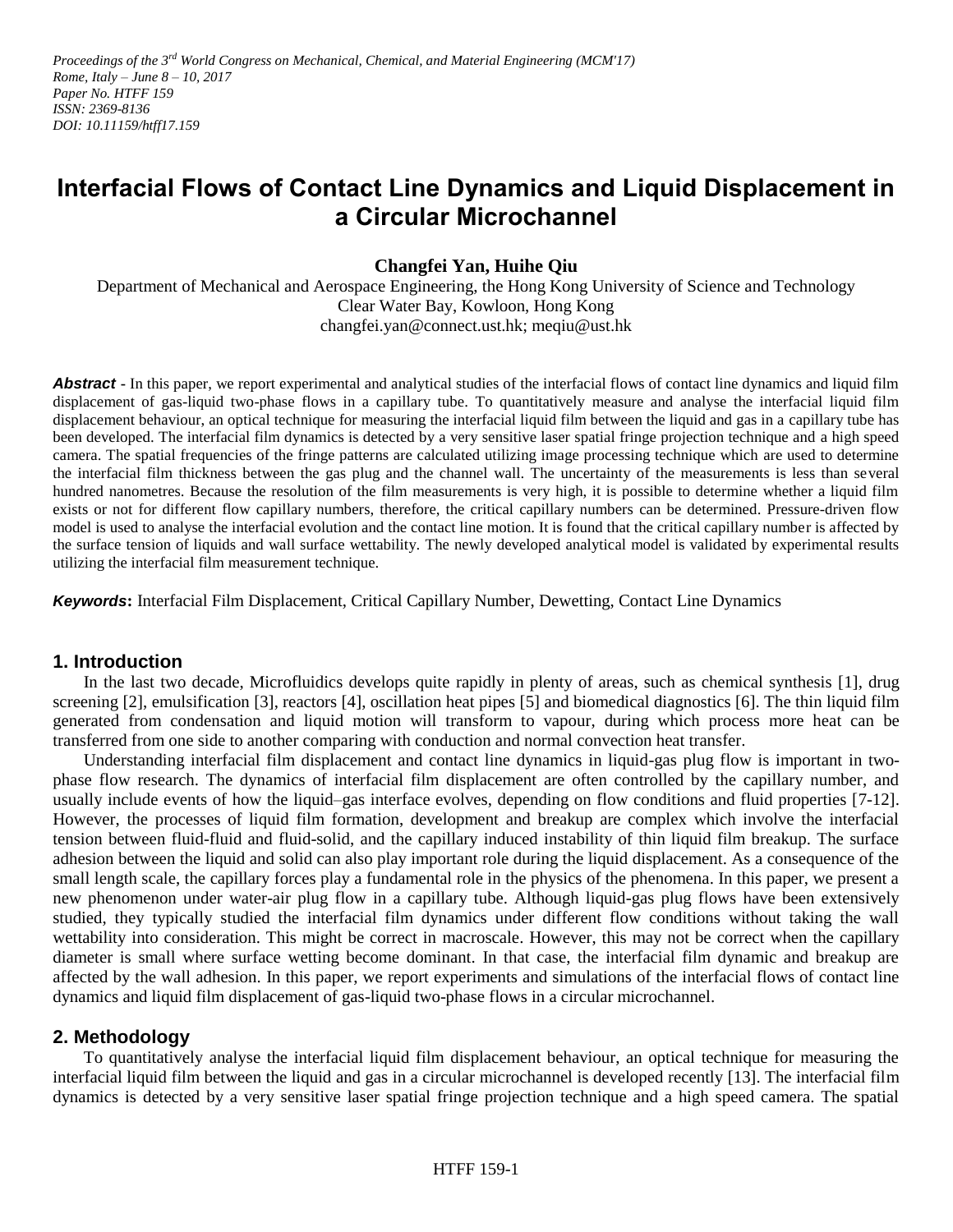frequencies of the fringe patterns are calculated utilizing image processing technique which are used to determine the interfacial film thickness between the gas plug and the channel wall. The interfacial film dynamics can be predicted utilizing the measured film thicknesses under various capillary numbers. Because the resolution of the film measurements is very high, it is possible to determine whether a liquid film exist or not when the flow capillary number is changed. Therefore, it is possible to determine the critical capillary numbers that governing the interfacial fluid dynamics for different wall wettability. We derived the dynamic dewetting conditions and a critical capillary number was found that determines the film breakup or lubrication. A constant effective pressure force is applied on interfacial fluids to simulate a pressure-driven flow, and an interface model is used to analyse the interfacial evolution and the contact line motion. It is found that the critical capillary number is affected by the surface tension of liquids and wall surface wettabilities. The newly developed analytical model is validated by experimental results utilizing the interfacial film measurement technique, which demonstrates that the critical capillary number is associated with the contact angle and dimensionless slip length. The novel measurement technique and analytical model for the contact line dynamics and interfacial liquid displacement are described below in details.

### **2.1. Experimental Setup**

To measure the interfacial liquid film thickness, laser interferometer technique was developed [16]. The scattering rays in a capillary cross-section when a laser enters a capillary are shown in Fig. 2.



Fig. 1: The refraction and reflex cross-section when a capillary contains a gas bubble (θ is the incident beam angle,  $γ$  is the output beam angle and  $n_1$ ,  $n_2$ , and  $n_3$  are reflective indices of glass wall, liquid film and air, respectively).

Between two surfaces S1 and S2 (S1, the interface of glass and liquid; S2, the interface of liquid and gas), there are 3 layers of media, namely capillary glass, liquid and gas. The refractive indices of the capillary tube, the liquid and the gas are  $n_1$ ,  $n_2$  and  $n_3$ , respectively. One assumption of this measurement method is  $n_1 > n_2 > n_3$ , which is normally the case for glass, liquid and air. When incident laser rays enter the surface between the capillary glass and liquid from the left, the reflected rays can be divided into 4 sets, where Ray 1 has the propagating path of S1-S2-S2-S1, the propagating path of Ray 2, is S1-S2-S1, Ray 3 has the propagating path of S1-S1 and Ray 4 has the propagating path of S1-S1. Rays acting like Ray 1 are defined as a punctured set and those of Ray 2 as a reflected set. Considering the incident beam angle  $(\theta)$ , the output beam angle  $(y)$  and the radius of the gas bubble  $(kR)$ , the annular liquid film thickness can be calculated as  $h = (1 - k)R$ . The liquid film thickness h can be calculated by: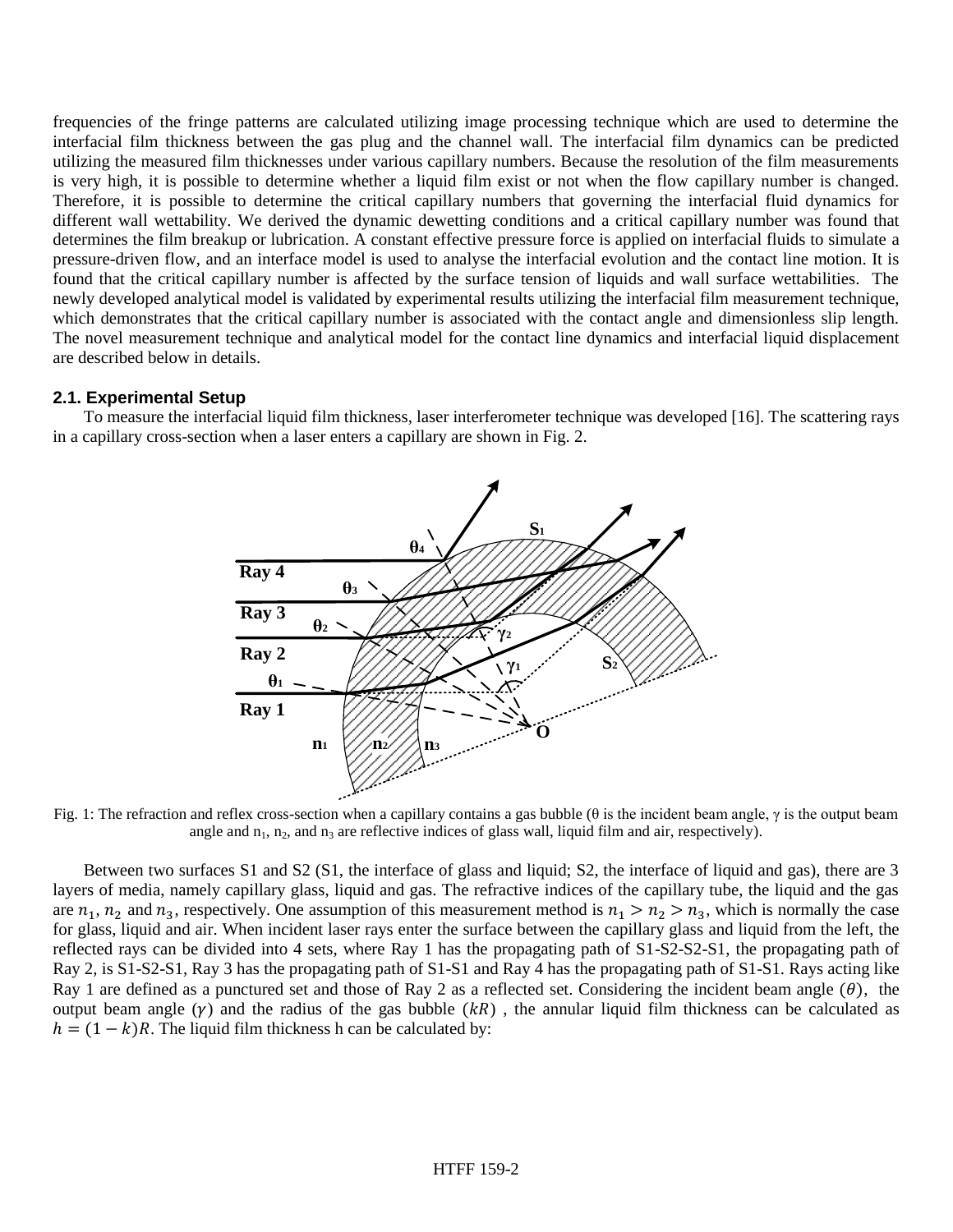$$
\frac{\pi}{2} - a\sin\left(\frac{n_1}{n_3}\sin\theta_{e1}\right) = \theta_{e2} - \theta_{e1}
$$
\n
$$
\frac{\pi}{2} - a\sin\left(\frac{n_1}{(1 - \frac{h}{R})n_3}\sin\theta_1\right) = \theta_2 - \theta_1 - \left[a\sin\left(\frac{n_1}{n_2}\sin\theta_2\right) - a\sin\left(\frac{n_1}{n_2}\sin\theta_1\right)\right]
$$
\n
$$
-\left[a\sin\left(\frac{n_1}{(1 - \frac{h}{R})n_2}\sin\theta_1\right) - a\sin\left(\frac{n_1}{(1 - \frac{h}{R})n_2}\sin\theta_2\right)\right]
$$
\n
$$
\theta_{e2} = \theta_2 + a\sin\left(\frac{\sin\theta_2'}{1 - \frac{h}{R}}\right) - \theta_2'
$$
\n
$$
\frac{f_e}{f_2} = \frac{\sin\theta_{e1} - \sin\theta_{e2}}{\sin\theta_1 - \sin\theta_2}
$$
\n(1)

Where  $\theta'_1 = \frac{n_1}{n_2}$  $\frac{n_1}{n_2}$ sin $\theta_1$  and  $\theta'_2 = \frac{n_1}{n_2}$  $\frac{n_1}{n_2}$ sin $\theta_2$ ; *f* is the frequency of interference fringes on the CCD, the subscript *e* is for empty capillary. In practice, after the experiment has been set up, the spatial frequency of fringe patterns of an empty capillary is recorded for reference before a measurement is conducted. The uncertainty of the measurements is less than several hundred nanometres in the experiments.

#### **2.2. Analytical Modelling**

Considering a pressure driven slug bubble moving forward with speed  $U$  in a circular microchannel,  $u$  and  $v$  are the velocity of liquid in x and y directions, as shown in Fig. 2 (a). The conservation of mass should be:  $\frac{\partial u}{\partial x} + \frac{\partial v}{\partial y} = 0$ . The Navier-Stokes equation in liquid film could be simplified dramatically by lubrication theory if there is no evaporation occurred.



Fig. 2: Schematic of meniscus moving in a capillary: (a) with low capillary number; (b) with high capillary number.

We use the pressure item  $\frac{P_x h}{3\mu}$  to replace the gravity term and assume the pressure drop of air near the interface is the same with the one in infinite long position. Taking the boundary conditions into consideration, the critical capillary number can be determined in the following:

$$
exp\left[\frac{\theta_e^3}{9Ca} - \frac{ln(\theta_e + 1)}{\theta_e} + ln\left(\frac{\theta_e}{\theta_e + 1}\right) - \frac{9}{2}k\lambda_r^2\theta_e^2 + \frac{ln2}{\theta_e}\right] = \frac{(\frac{3}{2}Ca)^{\frac{1}{3}}}{3\lambda_r \pi Ai(s_1)^2}
$$
(2)

where  $\theta_e$  is the equilibrium contact angle,  $\lambda_r$  is the dimensionless slip length,  $k = \frac{\mu_{air}}{m}$  $\frac{\mu_{air}}{\mu_{liquid}}$  is the ratio of dynamics viscosity and  $Ca$  is the capillary number.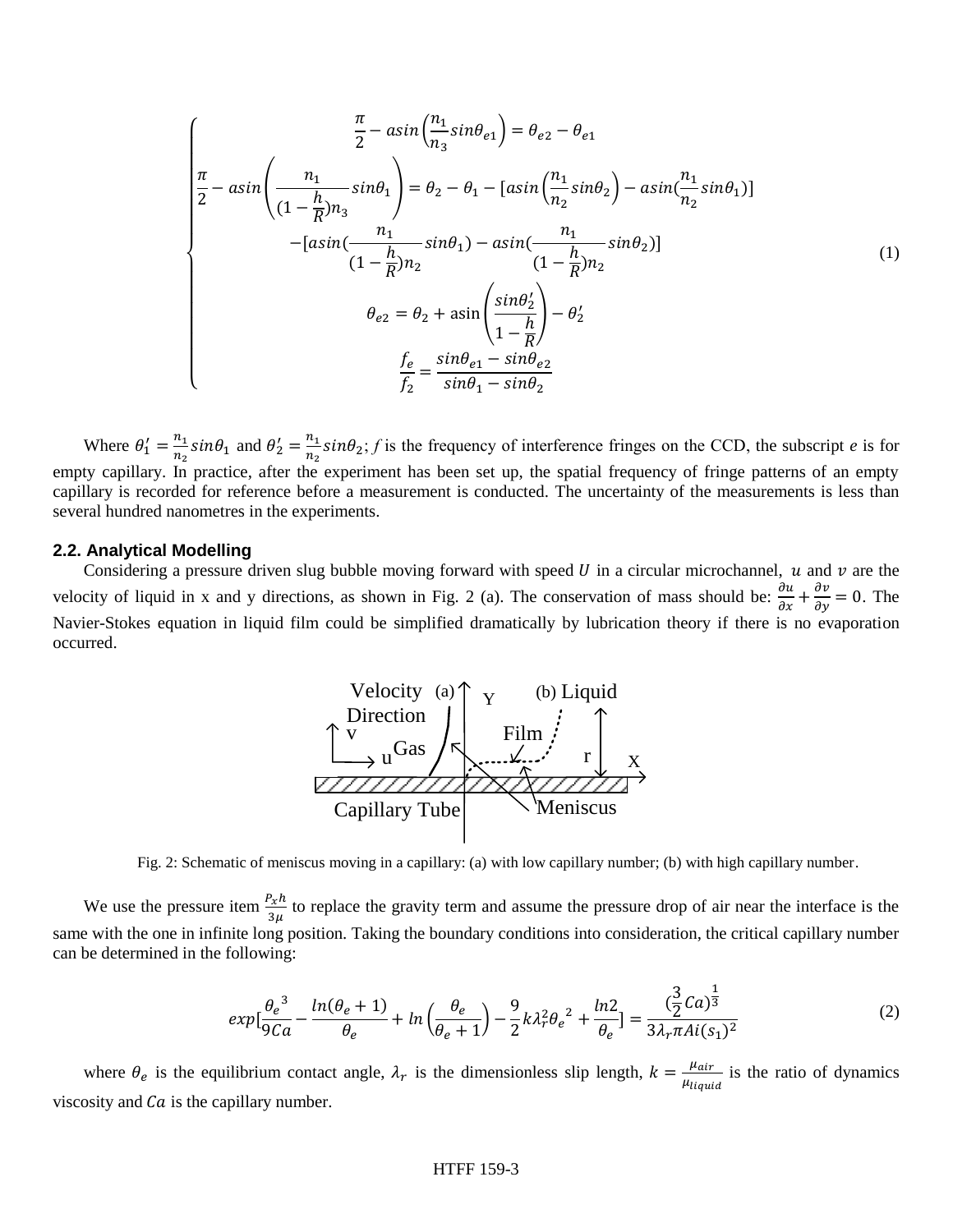The critical capillary numbers under different contact angels are shown in Fig 3. Although the exact slip length value in normal wettability materials is still unknown, the scale of slip length in this paper could be set as 2nm. The predicted critical capillary numbers using equation (2) agree well with the experimental data as shown in Fig. 3.

### **4. Conclusion**

For the first time, we derived analytical solution regarding the critical capillary number with the wettability effect in a pressure driven circular microchannel. A lubrication model is utilized in the theoretical derivation, which limits the equations here on a hydrophilic surface. By matching the curvatures of the intermediate and outer regions, we can obtain an equation for predicting the critical capillary number. The critical capillary numbers calculated by this equation match well with the experiment data.



Fig. 3: The relationship of critical capillary number and equilibrium contact angle.

# **Acknowledgements**

This work was supported by the Research Grants Council (RGC) of the Hong Kong Special Administration Region, China (Grant Nos. 617812 and 16207515).

# **References**

- [1] K. Elvira, X. Solvas, R. Wootton, A. deMello, "The past, present and potential for microfluidic reactor technology in chemical synthesis," *Nature Chemistry,* vol. 5, pp. 905-915, 2013.
- [2] P. Dittrich, A. Manz, "Lab-on-a-chip: microfluidics in drug discovery," *Nature Reviews Drug Discovery,* vol. 5, pp. 210-218, 2006.
- [3] P. Chen, R. Erb, A. Studart, "Designer Polymer-Based Microcapsules Made Using Microfluidics," *Langmuir,* vol. 28, pp. 144-152, 2012.
- [4] Z. Nie, S. Xu, M. Seo, P. Lewis, E. Kumacheva, "Polymer Particles with Various Shapes and Morphologies Produced in Continuous Microfluidic Reactors," *Journal of the American Chemical Society,* vol. 127, pp. 8058- 8063, 2005.
- [5] H. Ma, M. Hanlon, C. Chen, "An investigation of oscillating motions in a miniature pulsating heat pipe," *Microfluidics and Nanofluidics*, vol. 2, pp. 171-179, 2005.
- [6] R. Gorkin, J. Park, J. Siegrist, M. Amasia, B. Lee, J. Park, J. Kim, H. Kim, M. Madou, Y. Cho, "Centrifugal microfluidics for biomedical applications," *Lab on a Chip,* vol. 10, pp. 1758, 2010.
- [7] H. Ma, C. Wilson, Q. Yu, K. Park, U. Choi, M. Tirumala, "An Experimental Investigation of Heat Transport Capability in a Nanofluid Oscillating Heat Pipe," *Journal of Heat Transfer,* vol. 128, pp. 1213, 2006.
- [8] F. P. Bretherton, "The motion of long bubbles in tubes," *Journal of Fluid Mechanics*, vol. 10, 166-188, 1961.